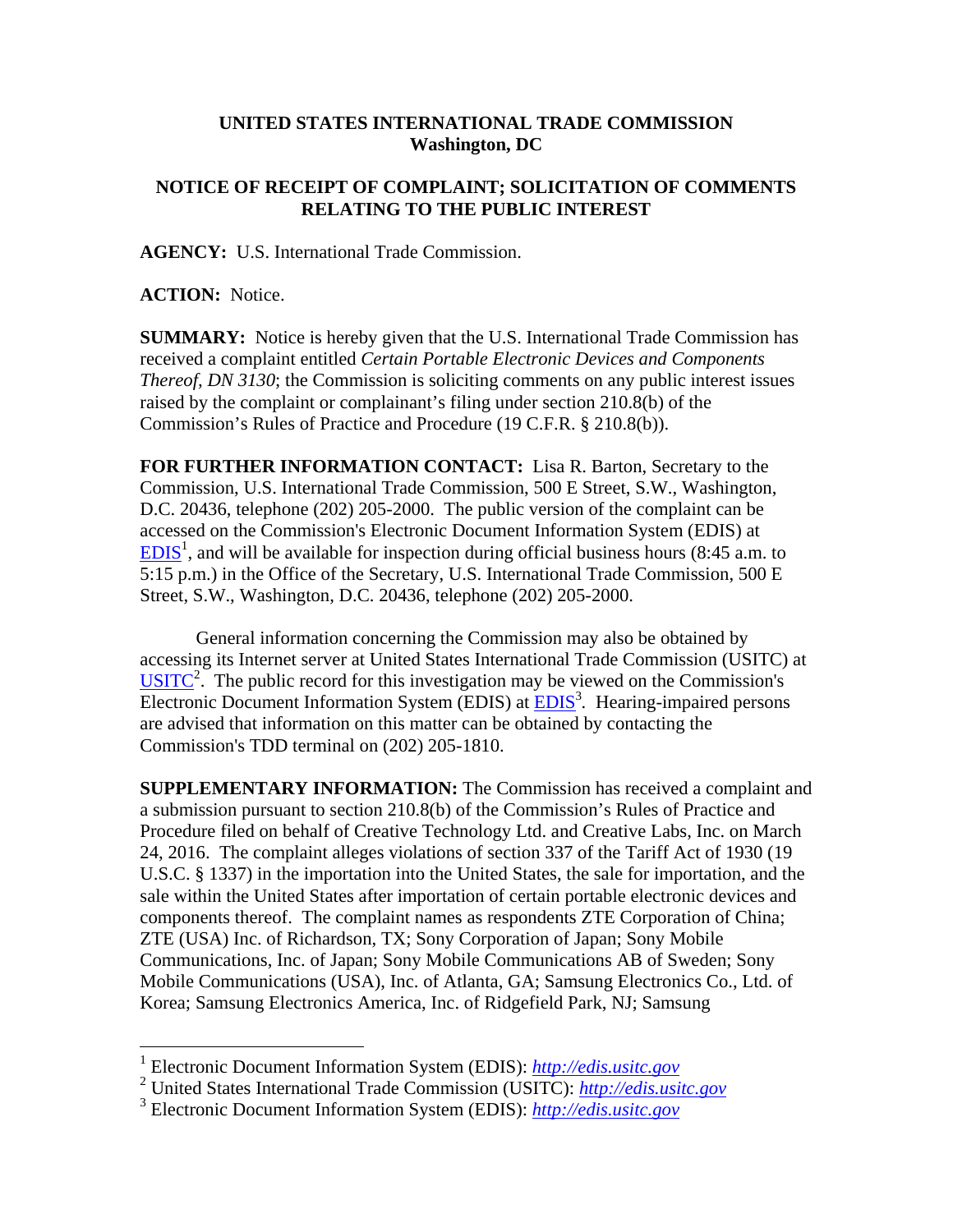Telecommunications America, LLC of Richardson, TX; LG Electronics, Inc. of Korea; LG Electronics U.S.A., Inc. of Englewood Cliffs, NJ; LG Electronics Mobilecomm U.S.A., Inc. of San Diego, CA; Lenovo Group Ltd. of China; Lenovo (United States) Inc. of Morrisville, NC; Motorola Mobility LLC of Chicago, IL; HTC Corporation of Taiwan; HTC America, Inc. of Bellevue, WA; Blackberry Ltd. of Canada; and Blackberry Corporation of Irving, TX. The complainant requests that the Commission issue a limited exclusion order and cease and desist orders, and impose a bond upon respondents' alleged infringing articles during the 60-day Presidential review period pursuant to 19 U.S.C. § 1337(j).

Proposed respondents, other interested parties, and members of the public are invited to file comments, not to exceed five (5) pages in length, inclusive of attachments, on any public interest issues raised by the complaint or section 210.8(b) filing. Comments should address whether issuance of the relief specifically requested by the complainant in this investigation would affect the public health and welfare in the United States, competitive conditions in the United States economy, the production of like or directly competitive articles in the United States, or United States consumers.

In particular, the Commission is interested in comments that:

- (i) explain how the articles potentially subject to the requested remedial orders are used in the United States;
- (ii) identify any public health, safety, or welfare concerns in the United States relating to the requested remedial orders;
- (iii) identify like or directly competitive articles that complainant, its licensees, or third parties make in the United States which could replace the subject articles if they were to be excluded;
- (iv) indicate whether complainant, complainant's licensees, and/or third party suppliers have the capacity to replace the volume of articles potentially subject to the requested exclusion order and/or a cease and desist order within a commercially reasonable time; and
- (v) explain how the requested remedial orders would impact United States consumers.

Written submissions must be filed no later than by close of business, eight calendar days after the date of publication of this notice in the *Federal Register*. There will be further opportunities for comment on the public interest after the issuance of any final initial determination in this investigation.

Persons filing written submissions must file the original document electronically on or before the deadlines stated above and submit 8 true paper copies to the Office of the Secretary by noon the next day pursuant to section 210.4(f) of the Commission's Rules of Practice and Procedure (19 C.F.R. § 210.4(f)). Submissions should refer to the docket